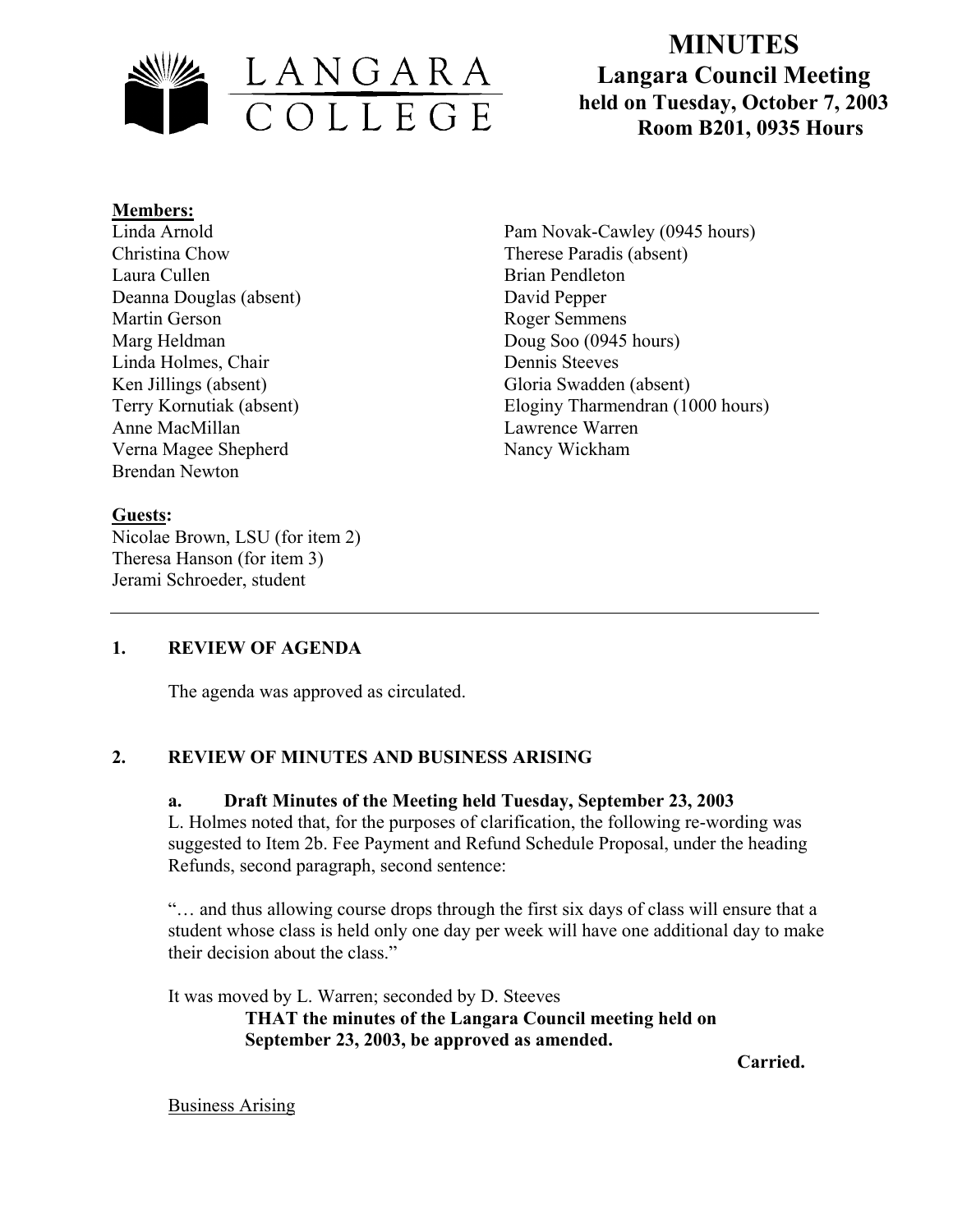L. Holmes reported that as a result of the input provided at the last meeting and a review of additional information received, the Fee Payment and Refund Schedule proposal would not be voted on at this meeting as noted previously in an email to all Council members on September 30, 2003

She explained that there are a number of items that require clarification before the proposal will be returned to Council for consideration and provided the following update:

- (1) "Late payment fee" should this be increased and/or applied earlier.
- (2) Student loans and fee deferrals need to consider the number of students who apply within the identified timeframe compared to the number of students who receive approval within that timeframe.
- (3) Financial aid need to review the length of time it takes the Ministry to process an application for a student who attends Langara and another institution at the same time.
- (4) Commitment fee need to review the timing of the Commitment fee paid by International Education students – if approved on October  $1<sup>st</sup>$  for admission the following September, how long in advance do we require their fee payment? In addition, consider the recommendation that it only be required from students in the first term.
- (5) Waitlist need to review the amount of time a student has to respond to notification of a seat available.
- (6) Instalment Payment Plan awaiting input from the LSU.
- (7) Student Loans consider the fact that funds are not given to students until the first day of class and discuss whether the College should take funds "off the top" of student loans for tuition.
- (8) Open Registration if held on the  $6<sup>th</sup>$  day, may be a problem for lab courses.

It was noted that the focus of the proposal is to increase access for students in a fair and equitable manner, and therefore it is important to take the time to ensure that the proposal is as simple as possible and well understood by everyone. L. Holmes noted that any changes, once approved, will be communicated widely, well in advance of implementation.

#### **3. INITIATIVE FUND ITEMS**

#### **a. "Athletics Hall of Fame" Report**

T. Hanson reported that this project was funded by a Langara Initiatives Fund grant in the fall of 2000 and has taken three years to complete. The purpose of the project was to showcase the College's successful athletic history since 1970 and pay tribute to the athletes who have contributed to that success.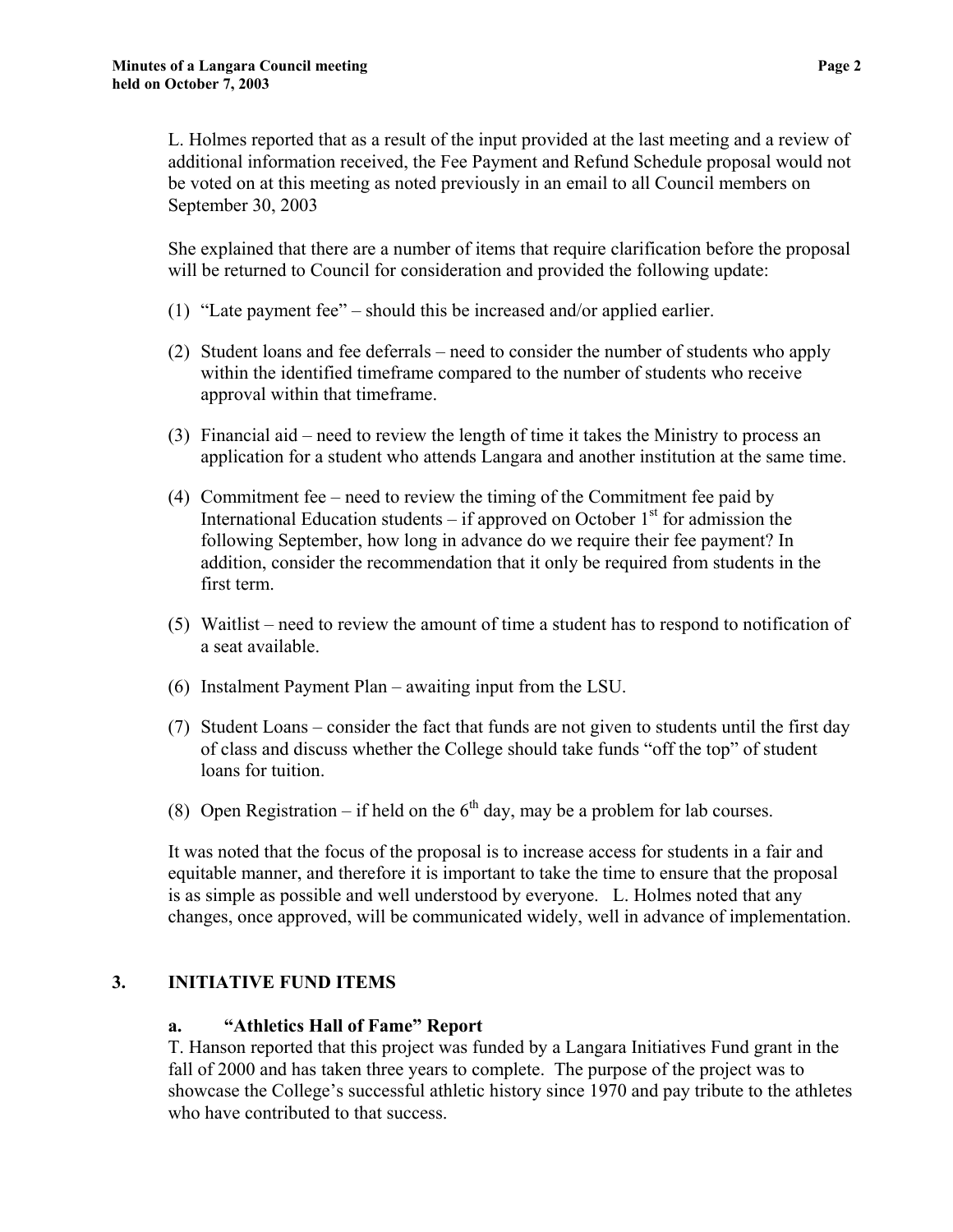T. Hanson described the main components of the project: Hall of Champions; Wall of Honour; Alumni database; Awards and Results Library database; and Video and Photo Archives. It was noted that the official opening of the Hall of Fame was held in April 2003 and has resulted in the ongoing development of an athletic alumni contact network.

In addition, T. Hanson noted that on September 29, 2003, the Canadian Colleges Athletics Association (CCAA) announced that Langara College is the recipient of the 2003/04 Award for Innovation for the Athletics Hall of Fame Initiative.

T. Hanson was thanked for her report and L. Holmes noted that the CCAA Award for Innovation was also announced in this week's By the Way newsletter.

## **4. ACTION ITEMS**

## **a. Policy F1002 – Concerns About Instruction**

L. Holmes provided background to draft policy F1002 – Concerns About Instruction, reminding Council members that it had been tabled at the Langara Council meeting held on February 20, 2001.

Since that time, the policy has been re-drafted and recommended for approval by Deans and Division Chairs at their meeting held August 2003. L. Holmes drew attention to an error on the draft policy, specifically item 2, "Teacher" should replace "Instructor" as listed in the Definitions category.

It was moved by M. Gerson; seconded by L. Arnold

## **THAT policy F1002 – Concerns About Instruction be approved.**

In response to the motion, L. Warren distributed a document dated October 3, 2003 that proposed amendments to the draft policy.

For the purposes of discussion, it was moved by L. Warren; seconded by R. Semmens

**THAT the amendments to policy F1002 – "Concerns About Instruction" as proposed by L. Warren dated October 3, 2003, be considered**.

L. Warren spoke to the proposed amendments and the following comments were noted:

- the application of the policy should be to the concept of instruction, as opposed to employees who provide instruction;
- colleagues have other avenues to address concerns about instruction and therefore do not need to be listed under those who may have a concern;
- academic freedom should not be impeded by the policy;
- section 2, Definitions should include a definition of Instruction and delete the definition of a Teacher;
- a student should be required to bring concerns forward within 10 working days after the event that gives rise to the concern versus the suggested timeframe of 10 working days after the end of the semester in which the concern arose;